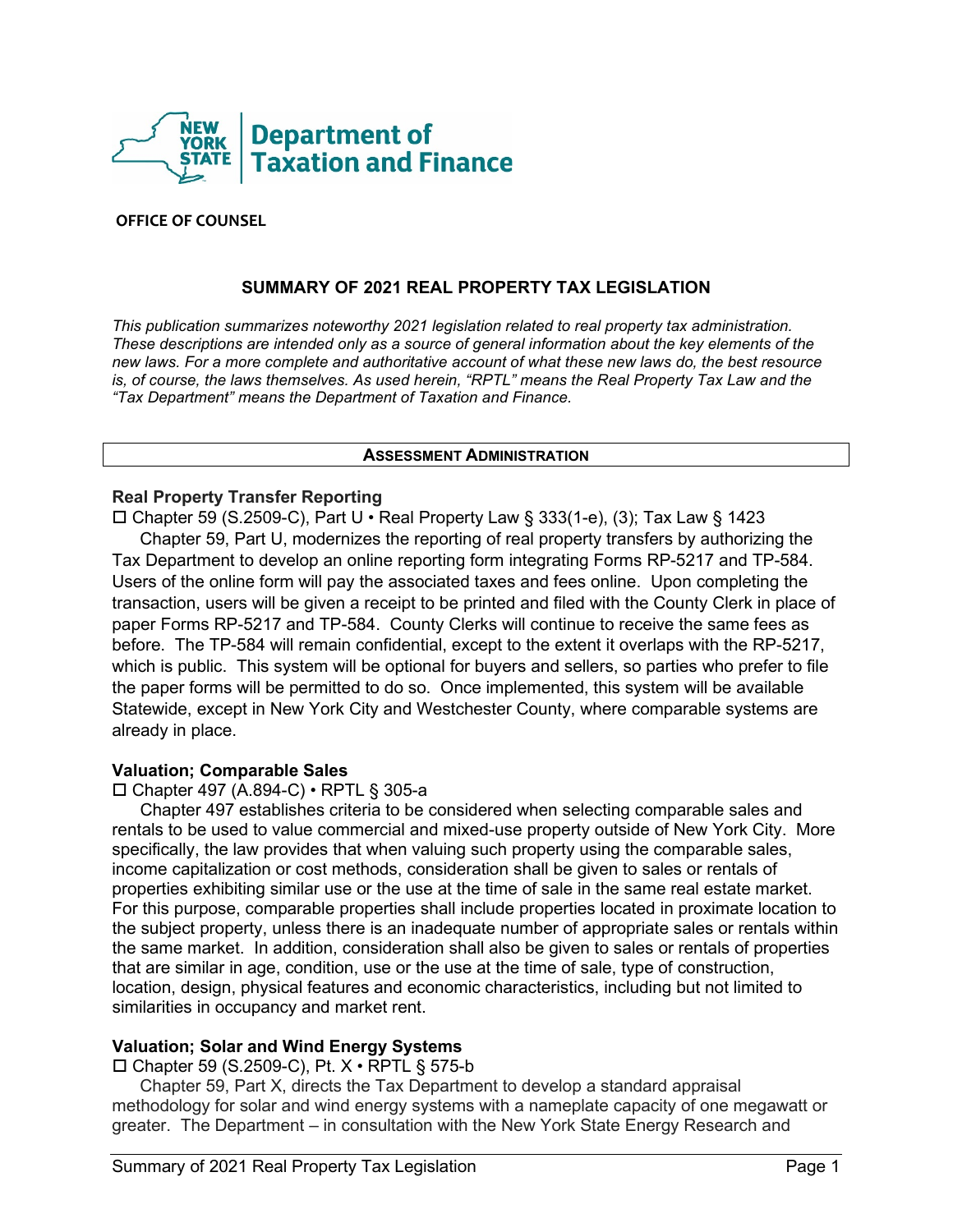Development Authority (NYSERDA) and the New York State Assessors Association (NYSAA) – will develop an appraisal model using the discounted cash flow approach for these systems, to be updated periodically as appropriate, and will annually develop the discount rates to be applied to the model. Beginning with 2022 assessment rolls, local assessors must use the prescribed model and discount rates to value and place assessments on affected solar and wind energy systems. For additional information regarding this program, see [https://www.tax.ny.gov/research/property/renewable-appraisal.htm.](https://www.tax.ny.gov/research/property/renewable-appraisal.htm)

# **Technical Amendments**

 $\square$  Chapter 59 (S.2509-C), Part W

Chapter 59, Part W, made various technical amendments to the RPTL. As far as assessment administration is concerned, it:

- $\circ$  Provided that at meetings of the State Board of Real Property Tax Services, a majority of the duly appointed members constitutes a quorum for the transaction of business. RPTL § 200.
- $\circ$  Clarified that hearings on many tentative ORPTS determinations special franchise assessments and values, telecommunications ceilings, railroad ceilings and equalization rates – may be canceled if no complaints are filed. RPTL §§ 489-n, 489-kk, 499-oooo, 612 and 1208.

# **EXEMPTION ADMINISTRATION**

## **Agriculture; Apiaries**

Chapter 160 (S.7111) • Agriculture and Markets Law § 301(9); RPTL § 483(2)(e)

Chapter 160 enacts or modifies various laws impacting the beekeeping industry. One of its provisions expands the definition of "land used for agricultural production" for purposes of the agricultural assessment program. The expanded definition expressly allows sales of royal jelly, bee pollen and propolis to be counted toward the gross sales requirement, if produced by bees in hives located on land used in agricultural production in conjunction with the same or an otherwise qualified farm operation. As part of this change, the term "gross sales value" as used in § 301 of the AML has been changed to "gross sales.**"** In addition, the agricultural structures exemption has been extended to structures used to produce royal jelly, bee pollen, and propolis.

# **Agriculture; Historic Barns**

Chapter 672 (S.6042) • RPTL § 483-b(5)

Chapter 672 revises both the State tax credit and the local option property tax exemption for the rehabilitation of historic barns. The portion that impacts the property tax exemption revises the definition of "historic barn" in RPTL § 483-b(5) to mean a "certified agricultural structure" that (1) was at least partially constructed before 1945 and is or was used as an agricultural facility or for purposes related to agriculture, or that (2) was constructed after 1945 and is eligible for listing on the state or national register of historic places, or is a contributing structure of a listed historic district. The Office of Parks, Recreation and Historic Preservation has been tasked with establishing eligibility guidelines for the certification of historic barns.

### **COVID-19 Pandemic; Application Filing Deadlines**

Chapter 409 (S.6086) • Unconsolidated

Chapter 409 gave municipal corporations the option to extend the deadline for filing applications for 2021 exemptions and abatements until July 15, 2021. A similar measure was in place in 2020 (Chap. 92).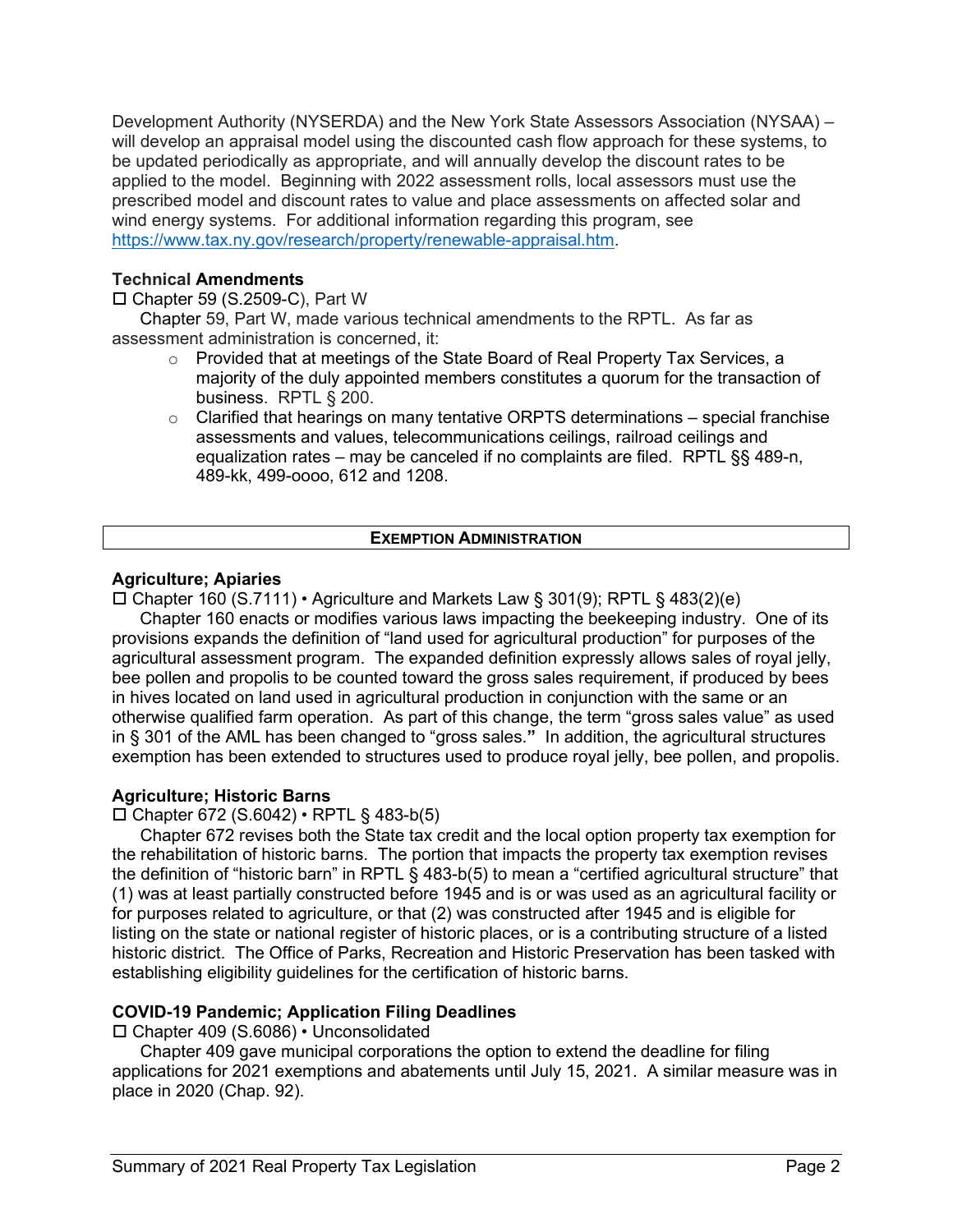# **Housing Finance Agency**

Chapter 232 (S.6975) • RPTL § 421-d

Chapter 232 extends certain statutory authorizations relating to the New York State Housing Finance Agency, and increases its bonding authority. One of the statutes that was extended is the exemption authorized by RPTL § 421-d for the construction of multiple dwellings financed by the HFA. That statute had been set to sunset on July 23, 2021, but this legislation keeps it (and the other HFA-related statutes) in effect until July 23, 2023.

## **Real Property Tax Exemption Task Force**

Chapter 131 (S.905) • Unconsolidated

Chapter 131 modifies the structure of the Real Property Tax Exemption Task Force that was established by Chapter 317 of the Laws of 2020 to examine the laws governing real property tax exemptions and to recommend changes to those laws. Chapter 131 changes the Task Force's composition, primarily by adding additional legislative representatives and the President of the New York State Assessors Association as members. It also takes the Task Force out of the Department of Taxation and Finance while continuing to provide for the open sharing of data.

## **Residential-Commercial Urban Exemption Program**

Chapter 132 (S.1309) • RPTL § 485-a

Chapter 132 modifies the eligibility requirements of the Residential-Commercial Urban Exemption authorized by RPTL § 485-a. Most notably, it:

- $\circ$  Clarifies that eligible commercial uses include non-residential lawful uses such as offices, hotels, retail stores, breweries, distilleries, restaurants, cafes, bars or taverns, gymnasiums, theaters, or entertainment venues that employ or are anticipated to employ a minimum of five employees primarily at the mixed-use property for which the exemption is sought.
- $\circ$  Sets the minimum portion of the building's square footage that must be used for residential purposes at 40%.
- $\circ$  Provides that projects on land that was vacant prior to the residential or commercial construction work remain eligible for the exemption.
- $\circ$  Removes the requirement that the existing building make up 75% of the floor area in order for a redevelopment project to qualify for the exemption.
- $\circ$  Specifies that the exemption may be revoked if the commercial component has not been in active use and open to the public for three consecutive years.

These revisions build upon a set of amendments enacted in 2020 (*see* Chapter 357 and Approval Message # 59 of 2020).

# **Residential Reassessment Exemption**

### **Chapter 560 (**A.3489) • RPTL § 485-v

Chapter 560 allows an assessing unit that is conducting a full value reassessment to offer a "residential reassessment exemption" so that adverse tax impacts upon homeowners may be phased in over three years. It does so by giving the assessing unit the option to grant impacted homeowners an exemption in the amount of 66% of the "exemption base" (i.e., the assessment increase caused by the correction of the underassessment) in the year of the revaluation, and 33% in the following year. The legislation is modeled upon legislation that enabled the Towns of Greenburgh and Ossining in Westchester County to offer a similar exemption (Chapters 90 and 91 of the Laws of 2016).

### **Senior Citizens Exemption; Income Tax Year**

 $\square$  Chapter 558 (A.3034) • RPTL 467(3)(a)

Chapter 558 standardizes the "income tax year" to be used to determine eligibility for the senior citizens exemption authorized by RPTL § 467. In municipalities with taxable status dates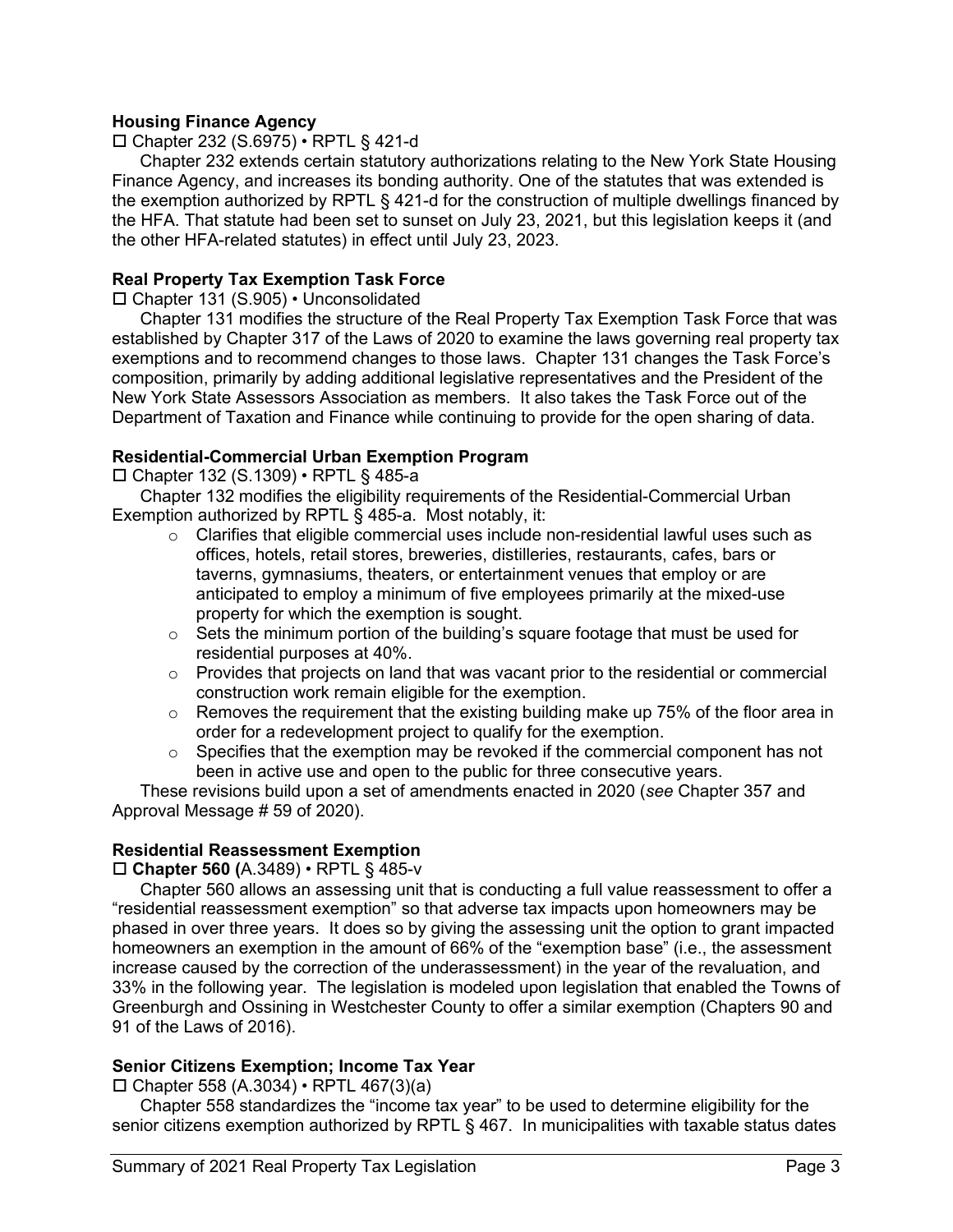earlier than April 15, an applicant's eligibility will be based upon income for the second most recent tax year (e.g., eligibility for the exemption in 2022 will be based upon 2020 income). In municipalities with taxable status dates of April 15 or later, an applicant's eligibility will be based upon income for the most recent tax year (e.g., eligibility for the exemption in 2022 will be based upon 2021 income). Previously, eligibility had been generally based upon the most recent income tax year when the return for that year was available; otherwise, eligibility was based upon the second most recent income tax year (see [10 Op. Counsel SBRPTS No. 47\)](https://www.tax.ny.gov/pubs_and_bulls/orpts/legal_opinions/v10/47.htm).

## **STAR Exemption; Mobile Homes**

 $\square$  Chapter 59 (S.2509-C), Part V • RPTL § 425(2)(I)(iv); Real Property Law § 233(w)

Chapter 59, Part V, requires most mobile homes with STAR exemptions to be switched to the STAR credit, beginning in 2022. More specifically, it provides that mobile homeowners whose units are included in the assessment of land that they do not own (for example, a mobile home park) will not be eligible for a STAR exemption after 2021. To continue receiving a STAR benefit, they must switch to the STAR credit. Where possible, mobile homeowners will be switched into the STAR credit without any action on their part. Separately assessed mobile homes are not impacted by this change.

### **Veterans; Vietnam War**

### Chapter 606 (A.7388-B) • RPTL § 458-a

Chapter 606 amends various State statutes regarding Vietnam War veterans, including the Alternative Veterans Exemption authorized by RPTL § 458-a, to align with federal law. As a result of these amendments, the Vietnam War is now deemed to have started on November 1, 1955, rather than on February 28, 1961. The ending date remains at May 7, 1975.

#### **Retroactive Exemptions for Specific Properties**

In certain assessing units, the assessor has been authorized to accept an exemption application after taxable status date for a specific parcel owned by a named nonprofit or governmental entity that either acquired the parcel after taxable status date, or acquired title but failed to apply for the exemption by taxable status date. The details of the various authorizations may be found in the 2021 [Legislative Status Chart](https://www.tax.ny.gov/research/property/legal/legis/21bills.htm) that is posted on the Department's website.

### **Technical Amendments**

 $\square$  Chapter 59 (S.2509-C), Part W

Chapter 59, Part W, made various technical amendments to the RPTL. As far as exemption administration is concerned, it:

- $\circ$  Clarified that if an exemption statute gives an option to a municipal corporation with a population within a specified range, and a municipal corporation exercises the option while its population is within that range, that option remains in effect even if the municipality's population later shifts outside that range. RPTL § 497(1).
- $\circ$  Clarified that if an exemption statute gives an option to a municipal corporation and provides for copies of local laws or resolutions that exercise the option to be filed with a State agency other than the Department of State, a failure to file that local law or resolution with that agency does not render it invalid. RPTL § 497(2).

### **TAX COLLECTION AND ENFORCEMENT**

### **COVID-19 Pandemic**

The following measures relating to tax collection and enforcement were enacted in response to the COVID-19 pandemic: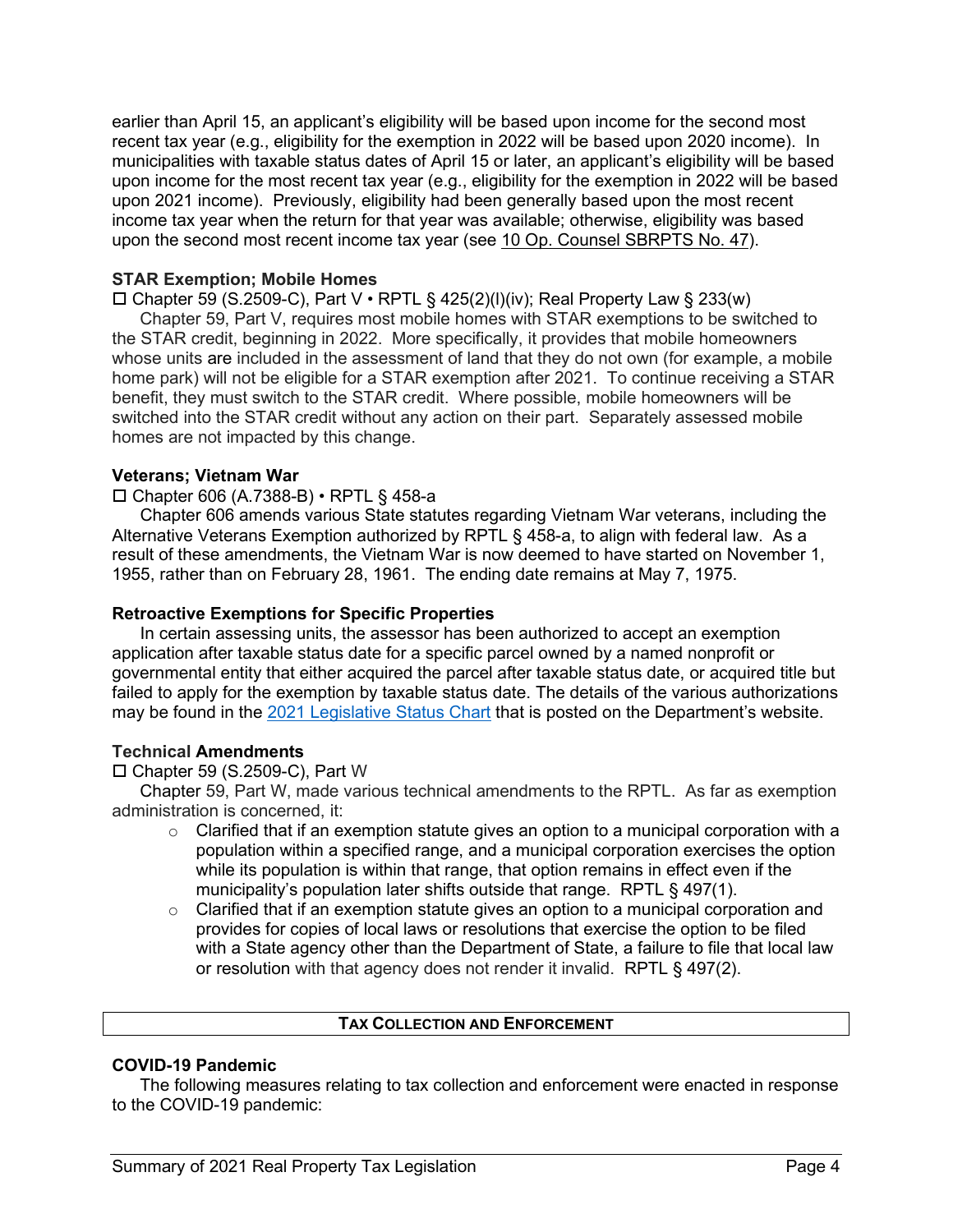- $\circ$  STAR and Delinguency: The law that precludes delinguent property owners from receiving Basic STAR credits or exemptions while their property taxes are unpaid was suspended for the duration of the COVID-19 State Disaster Emergency declared by Executive Order 202 (Chapter 663).
- o Foreclosure moratorium: A moratorium was enacted upon the sale and foreclosure of tax liens in certain cases, effective through January 15, 2022 (Chapter 417, Pt. B, Sbpt. C, and Pt. C, Sbpt. C). This moratorium replaced an earlier moratorium that had expired (*see* Laws of 2020, Ch. 381, Pt. B, Sbpt. B; Laws of 2021, Ch. 73, Pt. B, Sbpt. B, and Chs.104 and 154).
- $\circ$  Utility Moratorium: A moratorium upon the termination of utility services that had been enacted in 2020 (Ch.108) was expanded in 2021 (Ch.106) to effectively preclude the relevying of unpaid municipal utility bills for the duration of the moratorium.

# **Tax Lien Sales; Village Opt Out Extender**

Chapter 562 (A.6841) • L.1993, c.602

Chapter 562 extends for three years the ability of various villages to continue selling tax liens pursuant to former Title 3 of Article 14 of the RPTL, even though that Title was repealed as of January 1, 1995 (*see* L.1993, c.602, §§ 4 and 8; L.1994, c.532). Those villages were previously permitted to conduct such sales for taxes that became liens prior to December 31, 2021; now they are permitted to conduct such sales for taxes that become liens prior to December 31, 2024.

### **MISCELLANEOUS**

# **Real Property Tax Relief Credit**

 $\square$  Chapter 59 (S.2509-C), Part III • Tax Law § 606(e-2)

Chapter 59, Part III, enacted a new State income tax credit, called the "Real Property Tax Relief Credit," for the 2021, 2022 and 2023 income tax years. The credit is available to homeowners whose "qualified gross income" is less than \$250,000 and whose property taxes exceed six percent of their qualified gross income. To be eligible, the homeowner must be a full-year resident and occupy the home for at least six months of the year. The amount of the credit is a percentage of the "excess" property taxes, depending on income, but no credit is payable if the computed amount would be less than \$250, and no credit may exceed \$350. The credit will be claimed on State income tax returns.

# **Library Tax Refunds**

Chapter 503 (A.6489-A) • RPTL § 726(1)(c)

Chapter 503 expands the ability of school districts to charge libraries for their proportional share of a court-ordered school property tax refund. Previously, school districts could only impose such chargebacks upon school district public libraries. This legislation enables them to impose such chargebacks not only upon school district public libraries, but also upon association libraries, municipal public libraries, and special district public libraries.

# **Solar and Wind Energy Systems; PILOTs**

 $\square$  Chapter 59 (S.2509-C), Pt.  $X \cdot$  RPTL § 487(9)

Chapter 59, Part X, amends RPTL § 487(9) to provide that written notice by an owner or developer to a taxing jurisdiction of its intent to construct a qualifying energy system must include a hard copy letter sent to the highest-ranking official of the taxing jurisdiction. Such letter must explicitly reference RPTL § 487(9) and clearly state that unless the taxing jurisdiction responds within 60 days, in writing, with its intent to require a PILOT agreement, such project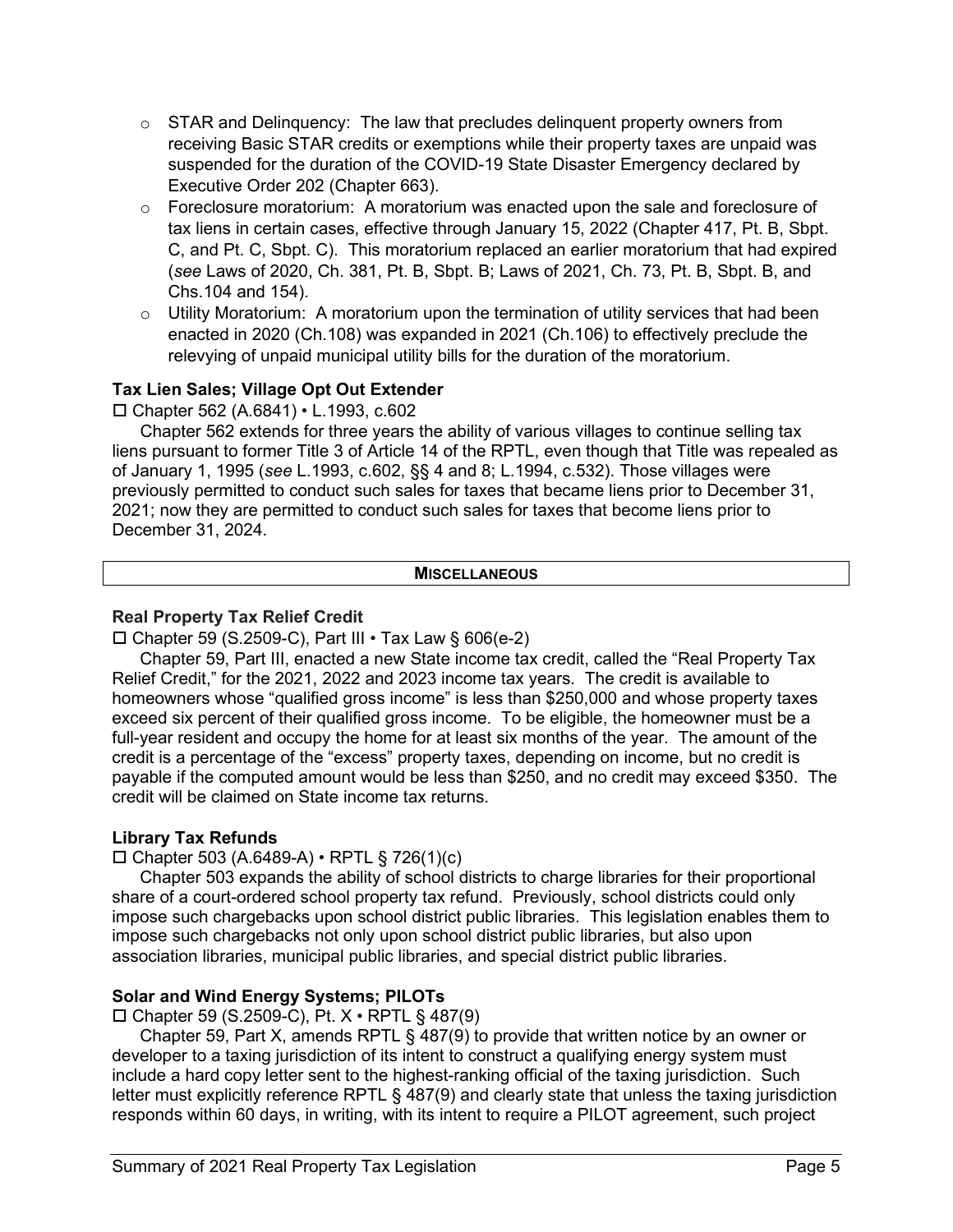shall not be obligated to pay PILOTs. Should a taxing jurisdiction adopt a local law or resolution at any time within or prior to the 60 day window indicating the taxing jurisdiction's ongoing intent to require a PILOT agreement for such systems, such local law or resolution shall be considered notification to the owners or developers, and no further action would be required on the part of the taxing jurisdiction as long as the local law or resolution remains in effect through the end of the 60-day notification period.

# **Electric generating facility cessation mitigation program**

Chapter 55 (A.3005-c), Part XX • Unconsolidated

Chapter 55, Part XX, increased the maximum amount payable under the electric generating facility cessation mitigation program, a program that was enacted in 2015 to provide assistance to counties, towns, cities, villages, school districts and special districts that are impacted by reductions in taxes and/or PILOTs owed by an electric generation facility. Previously, the maximum payable under this program had been \$69,000,000; Chapter 55 has increased that cap to \$140,000,000.

# **Public Meetings**

Chapter 417 (S.50001), Part E • Unconsolidated

Chapter 417, Part E, provides that until January 15, 2022, most public bodies may meet and conduct business without permitting in public in-person access. Those meetings may be held remotely by conference call or similar service, as long as the public has the ability to view or listen to its proceedings, and the meetings are recorded and later transcribed.

# **Legislation of Local Interest**

Enactments that are primarily of local interest include the following:

- $\circ$  Monroe County has been authorized to offer a property tax exemption to volunteer fire fighters and ambulance workers. (Chap. 652).
- $\circ$  The City of Troy has been authorized to provide an exemption allowing for the phasing in of real property tax increases on rehabilitated residential and mixed-use real property in specific areas (Chap. 638).
- o The Towns of Guilderland in Albany County and Danby in Tompkins County have been authorized to establish programs to preserve open space via conservation easements, and to grant partial exemptions to participating properties (Chaps. 221 and 637).
- o State-owned lands in the Towns of Blooming Grove and Chester in Orange County have been subjected to taxation (Chap. 59, Pt. WW).
- $\circ$  The Village of Upper Nyack has been authorized to hire an assessor who is a resident of Rockland County or an adjacent county within New York State (Chap. 365).
- $\circ$  The formula for determining current base proportions under RPTL § 1903(3)(a) in the Towns of Clarkstown, Orangetown and Islip has been modified for another year (Chaps. 203, 213 and 346).
- o The following enactments primarily affect Suffolk County:
	- $\circ$  The period for challenging the denial of certain 2020 and 2021 applications for the non-profit exemption in the county has been reopened (Chap. 336).
	- o The 2001-2020 apportionment of the school tax levy in the Eastport-South Manor Central School District has been ratified. (Chap. 453)
- o The following enactments primarily impact Nassau County:
	- $\circ$  The formula for determining current base proportions in the county and the approved assessing units in the county has been modified for another year (Chap 203).
	- $\circ$  A capital improvement exemption has been created for residential property in the county (Chap. 55, Pt. WW).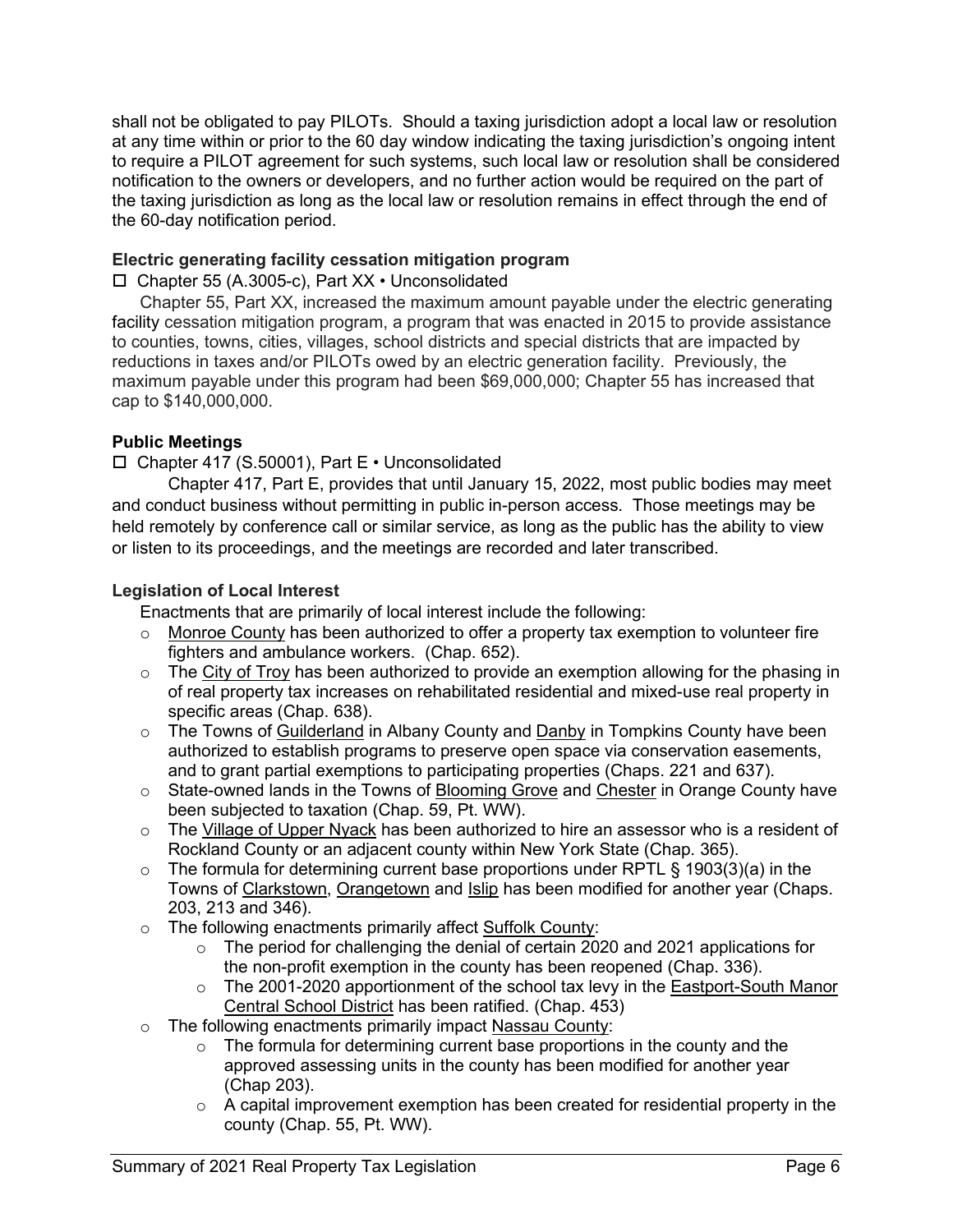- o The following enactments primarily impact New York City:
	- $\circ$  The J-51 tax abatement program has been extended (Chap. 176).
	- o The tax abatement for cooperative and condominium units has been extended and revised (Chaps. 184 and 422).
	- o The application requirements of the Industrial and Commercial Abatement Program (ICAP) have been revised for certain projects (Chap. 361).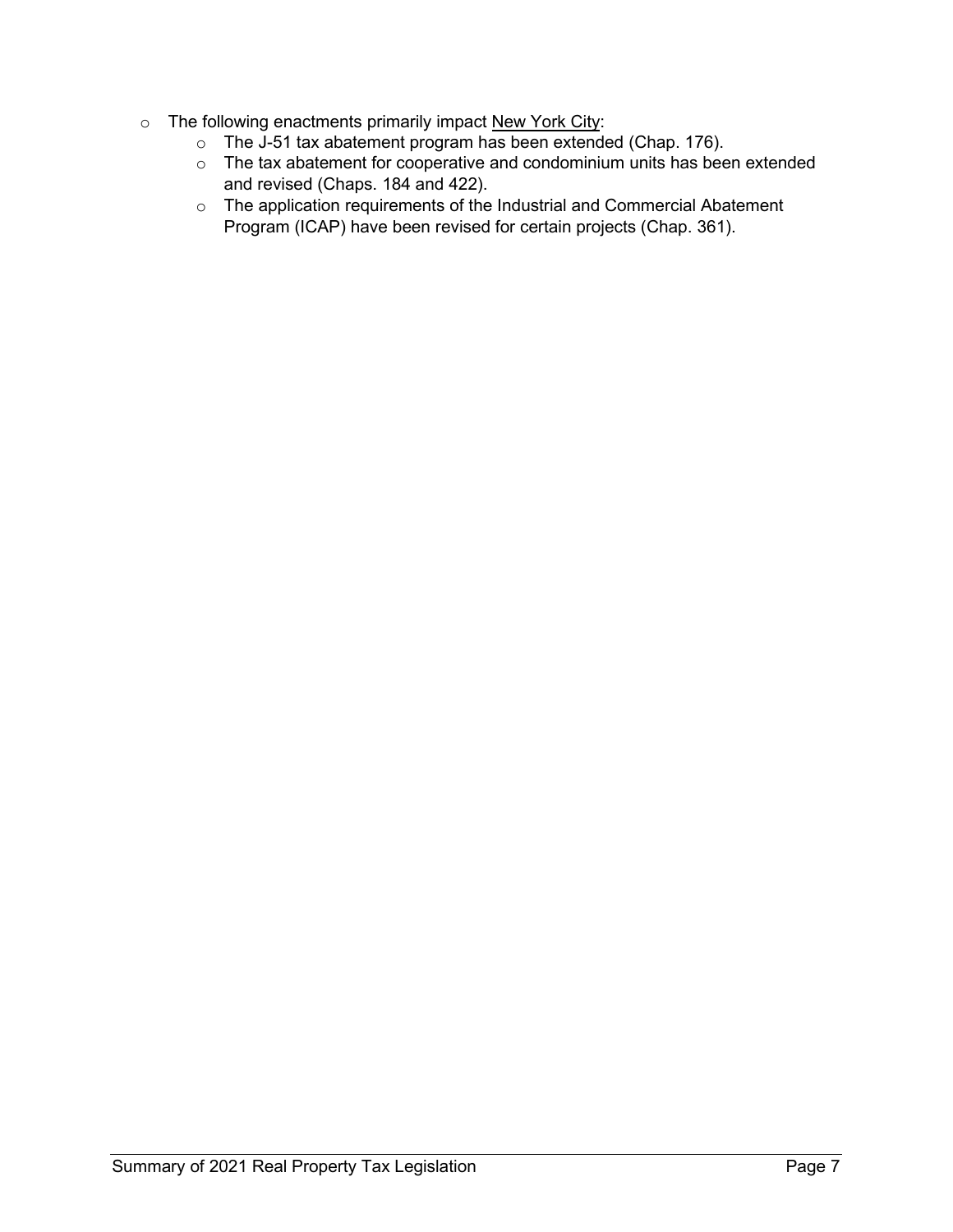#### **GOVERNORS' APPROVAL MESSAGES**

#### **APPROVAL MEMORANDUM - No. 1 Chapter 73**

MEMORANDUM filed with Senate Bill Number 471-A, entitled:

"AN ACT establishing the "COVID-19 Emergency Protect Our Small Businesses Act of 2021"; in relation to eviction proceedings; and to provide for the expiration of certain provisions upon the expiration thereof (Part A); and in relation to foreclosure proceedings; and providing for the expiration of certain provisions upon the expiration thereof (Subpart A); in relation to tax sales; and providing for the expiration of certain provisions upon the expiration thereof (Subpart B); to establish hardship declarations for owners of commercial real property; and providing for the expiration of such provisions upon the expiration thereof (Subpart C) (Part B)"

#### APPROVED

This legislation provides additional protections to New York's small commercial businesses and commercial property owners who have suffered hardship during the COVID-19 public health crisis by prohibiting evictions, foreclosures and tax lien sales for covered persons and businesses until May 1, 2021. The legislation also prohibits discrimination in credit decisions for any covered entity.

First, the legislation suspends all eviction, foreclosure and tax lien proceedings for a period of sixty days from the signing of the legislation, buying critical time for struggling commercial businesses to get back on their feet. Second, the bill suspends these proceedings for any covered commercial business who files a financial hardship declaration until May 1, 2021. Covered businesses include a commercial tenant that is a resident of the state, independently owned and operated, not dominant in its field and employing fifty or fewer persons. A covered commercial property owner owns ten or fewer commercial units relating to commercial real property.

Since March 2020, during the earliest days of the public health crisis, I have repeatedly acted by Executive Order to protect commercial businesses and commercial property owners from eviction and foreclosure. I believe that such measures, and by extension this legislation, are vital to the continued success of businesses across New York and the State's economic recovery. This legislation also functions as a public health measure - giving small business owners the opportunity to operate their business even while at diminished capacity, ensuring their long-term survival and allowing their owners and employees to remain housed, fed and financially secure.

I have reached an agreement with the Legislature to expand the protections in the original legislation to additional commercial businesses suffering financial hardship. The agreement will expand protections to small businesses with one hundred or fewer employees, and to any business with five hundred or fewer employees that was closed to inperson operations by Executive Order or Department of Health directive for two or more weeks between May 15, 2020 and May 1, 2021.

With these changes, I am pleased to sign this bill into law and provide further relief to New York's residents as the State moves towards a full-economic recovery.

This bill is approved. (signed) ANDREW M. CUOMO

#### **APPROVAL MEMORANDUM - No. 12 Chapter 271**

MEMORANDUM filed with Assembly Bill Number 7908-A, entitled:

"AN ACT in relation to authorizing the Town of Oyster Bay to grant Sai Mandir USA a real property tax exemption"

#### APPROVED

This bill would allow Sai Mandir USA to file a late application for exemption from property taxes for property it owned for the 2019-2020 tax year.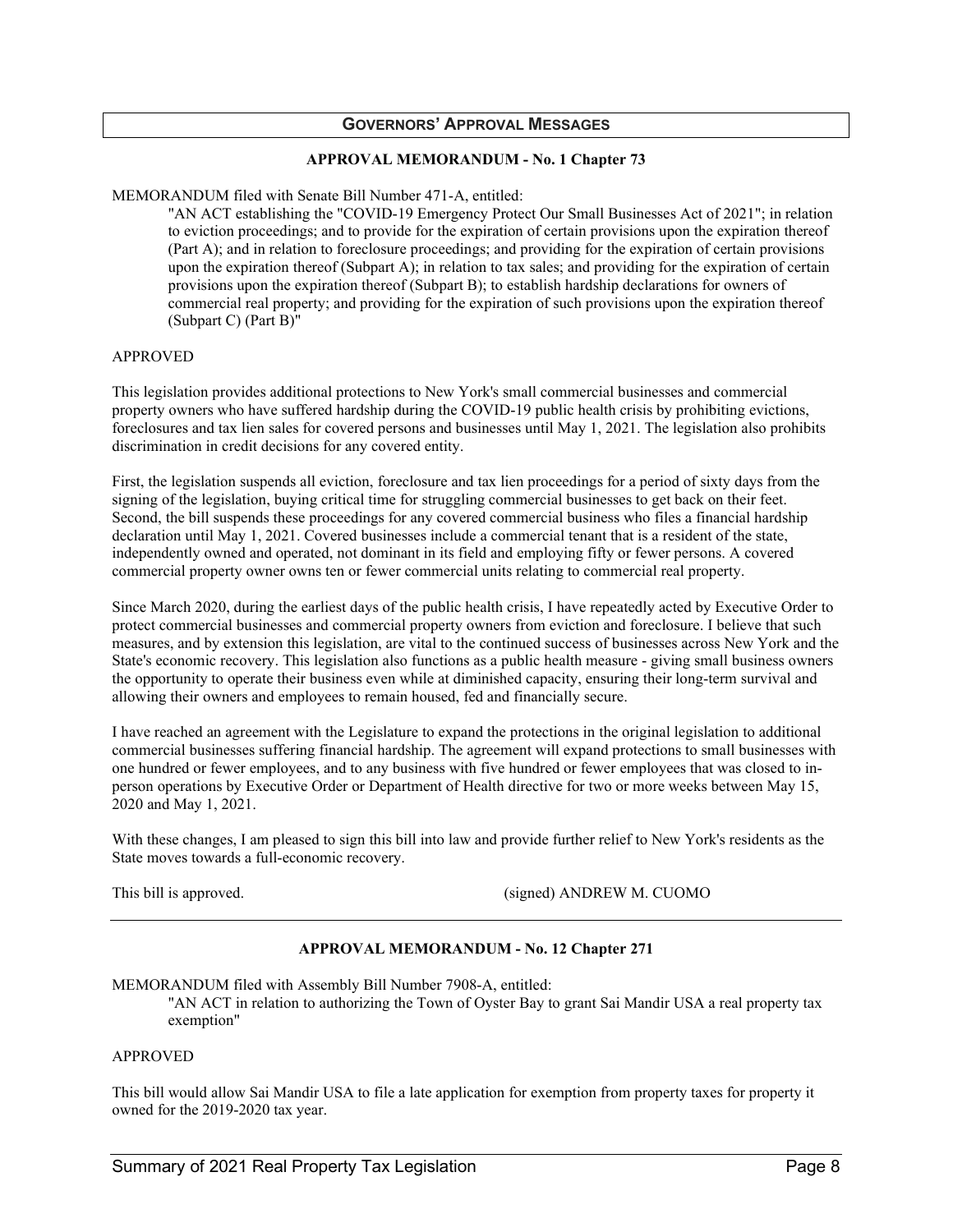Qualifying nonprofits are generally exempted from real property taxes, but are required to submit annual applications to local assessors in order to receive this exemption. Although Sai Mandir USA did not submit a timely application for the 2019-2020 tax year, this defect can be overcome by the enactment of a bill authorizing the assessor to accept a late application.

This bill, however, requires that Sai Mandir USA file its application with the assessor of the town of Oyster Bay and the town of Oyster Bay approve the exemption. The town of Oyster Bay does not have an assessor; property therein is assessed by the Nassau County assessor. Further, while it is customary in bills of this nature for the exemptions to be subject to local approval, in Nassau County, the County is the assessing unit and so the power to approve the exemptions should be vested in the Nassau County Legislature. The New York State Legislature has agreed to pass a chapter amendment addressing these issues. Based on that agreement, I am approving this bill.

This bill is approved. (signed) ANDREW M. CUOMO

### **APPROVAL MEMORANDUM - No. 49 Chapter 644**

MEMORANDUM filed with Senate Bill Number 1208-A, entitled:

"AN ACT to authorize the assessor of the town of Hempstead, county of Nassau, to accept from Mercy Medical Center an application for exemption from real property taxes"

#### APPROVED

This bill authorizes the assessor of the town of Hempstead, county of Nassau, to accept from Mercy Medical Center an application for exemption from real property taxes for the 2018-2019 school and the 2018 and 2019 general assessment rolls, for the parcel owned by such organization and located at 30 East Sunrise Highway, in the village of Valley Stream. I agree with the intent of the bill. I have worked with the legislature to fix a technical error in this bill to authorize the assessor of the County of Nassau to accept the application for exemption.

Based on this agreement, I am pleased to sign this bill.

This bill is approved. This bill is approved.